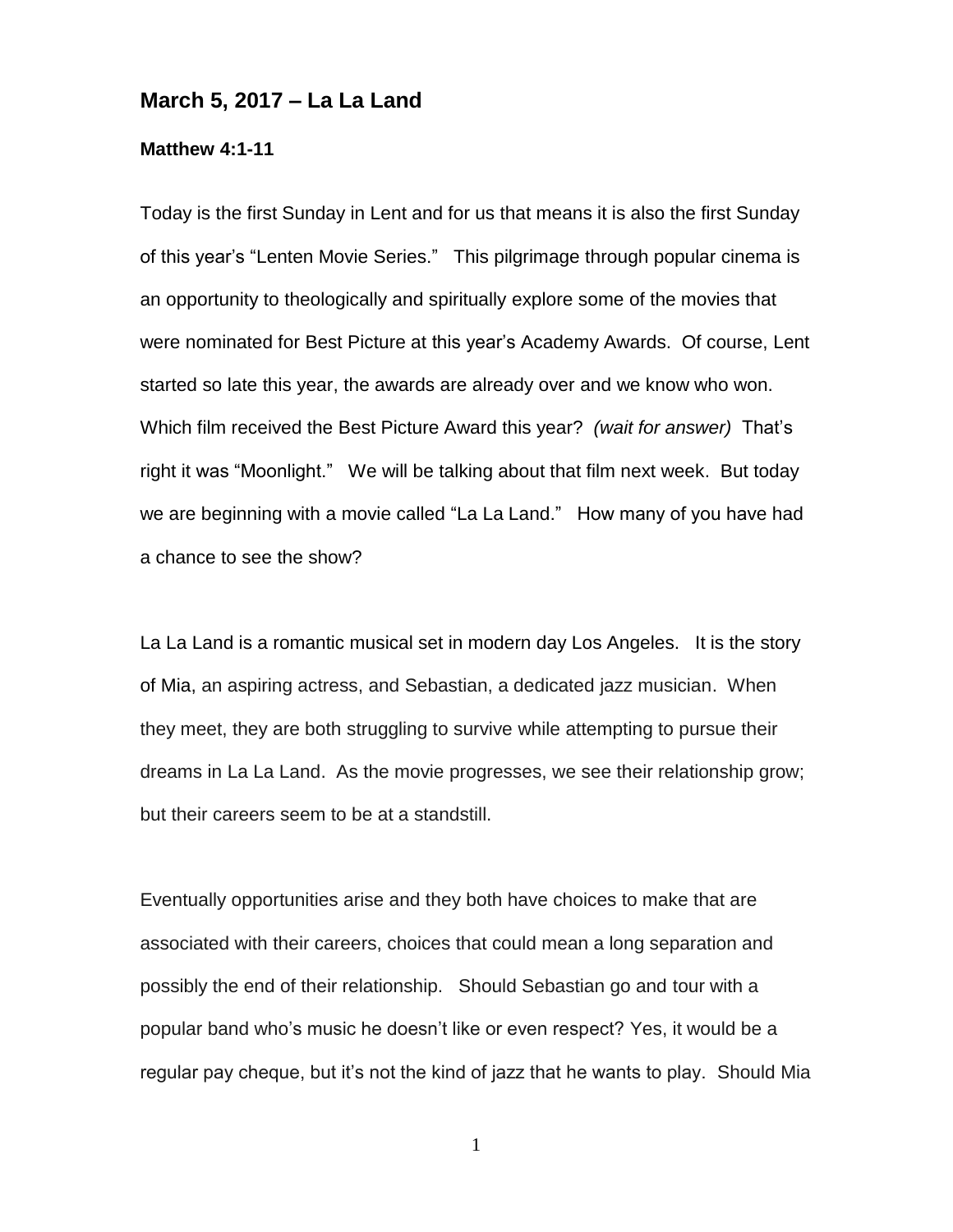take a role that would mean months of filming in Paris, France? This role could be the chance of a lifetime, but would their relationship survive so much time apart? Sebastian and Mia were torn between their love for each other and their unfulfilled dreams.

How many times have you been faced with a choice that could totally change the direction of your life? A choice that could hurt the people you love, that could impact your ability to earn a living, a choice that could change how you were viewed by your friends and family. Sometimes they are split second decisions, choices that we make without even realizing the impact they may have. Sometimes they are choices that we agonize over for months or even years. When these choices come up in our lives how do we decide which way to go?

In today's scripture passage, Jesus is also given choices. Like Sebastian and Mia these choices come at the beginning of his career. He has just been baptized by his cousin, John. This is the same cousin who has been introducing Jesus as the one who "will baptize you with the Holy Spirit and fire." Jesus' rocket to fame is just about to take off when instead the Spirit leads him into the wilderness, into the desert. And there, after Jesus has fasted for many days, the devil comes to tempt him. Three times Jesus is given a choice, he can use his God-given gifts to turn stone into bread, he can jump off a tower and wait for God to save him or he can give his soul to the devil and gain all the kingdoms of the world. Jesus is offered bread, glory and power and each time he says, "No."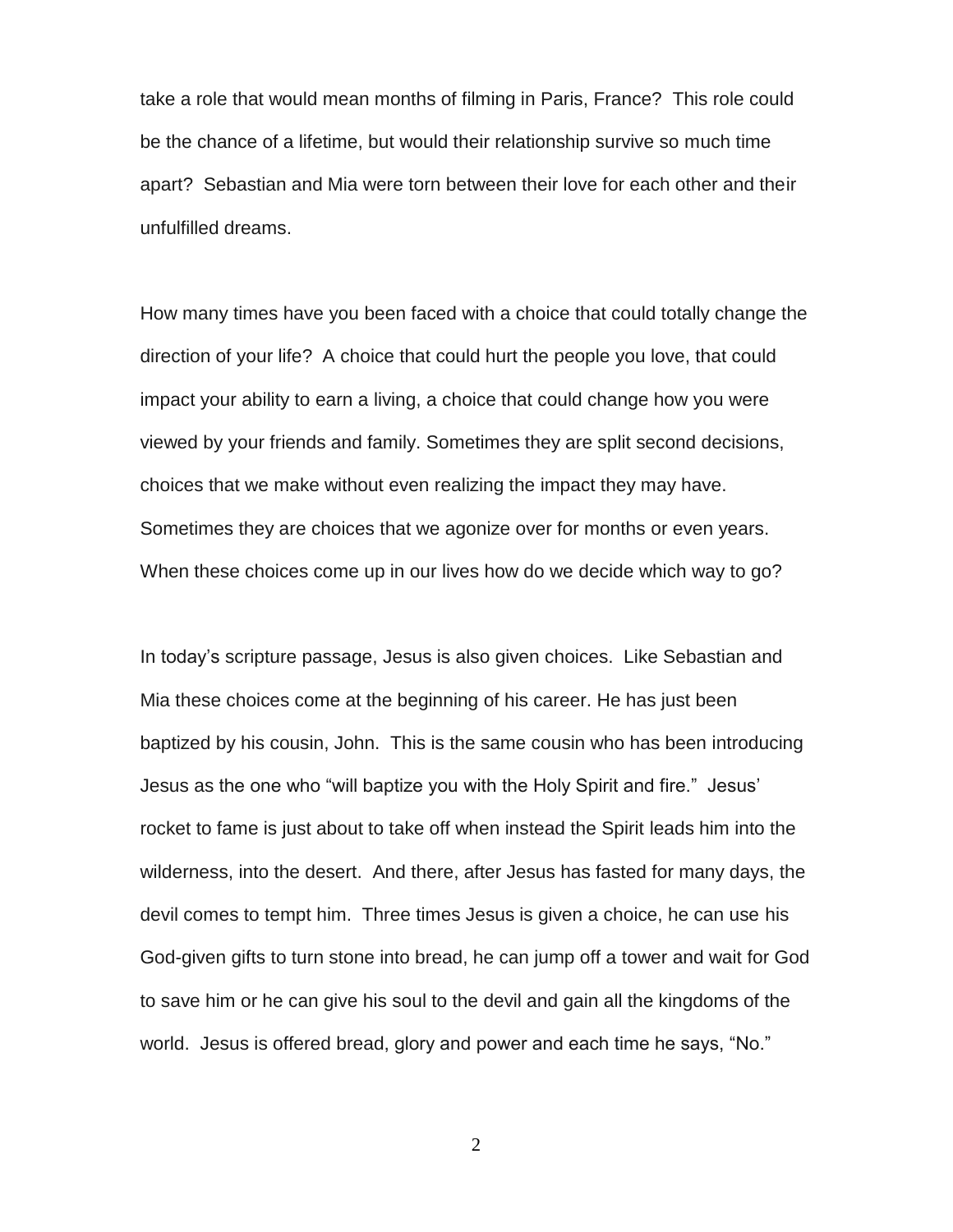But why does he say, "No." He was hungry, so what's wrong with eating some bread. What was wrong with showing people that God loved him enough to save him? What was wrong with having some wealth or power? The answer is nothing. There is nothing inherently wrong with food or fame, money or glory, success or power. These can all be good things. Jesus said, "No," because there was a still, small voice deep inside him guiding his answer. Jesus said, "No," because in his heart, in his soul, in his mind, he knew that saying "Yes," would take him down a path he didn't want to go. Jesus said, "No," because, for him, saying "Yes" to the devil tempter would mean saying "No" to the Ground of his Being, to the Essence of Love..

When we have choices to make in our lives, then the question we have to ask ourselves is, "Why?" Why do we want to say, "Yes," or why do we want to say, "No." Where is the impetus coming from? Is it coming from all the voices in our head: the voices of our childhood, the voices of our friends, the voices of popular media? Are we hearing the latest TV or radio advertisement? Are we listening to our ego's need for security or power or recognition? Are we listening to our fears or anxieties? Or are we listening to that sacred voice, that still small voice within each of us that is our authentic, our true self?

La La Land is a great movie. It is full of wonderful music, amazing choreography, incredible sets and beautiful people. But what makes La La Land an awardwinning movie is that its plot doesn't follow the normal trajectory of a Hollywood romance. Damien Chazelle, the writer and director, leaves lots of questions